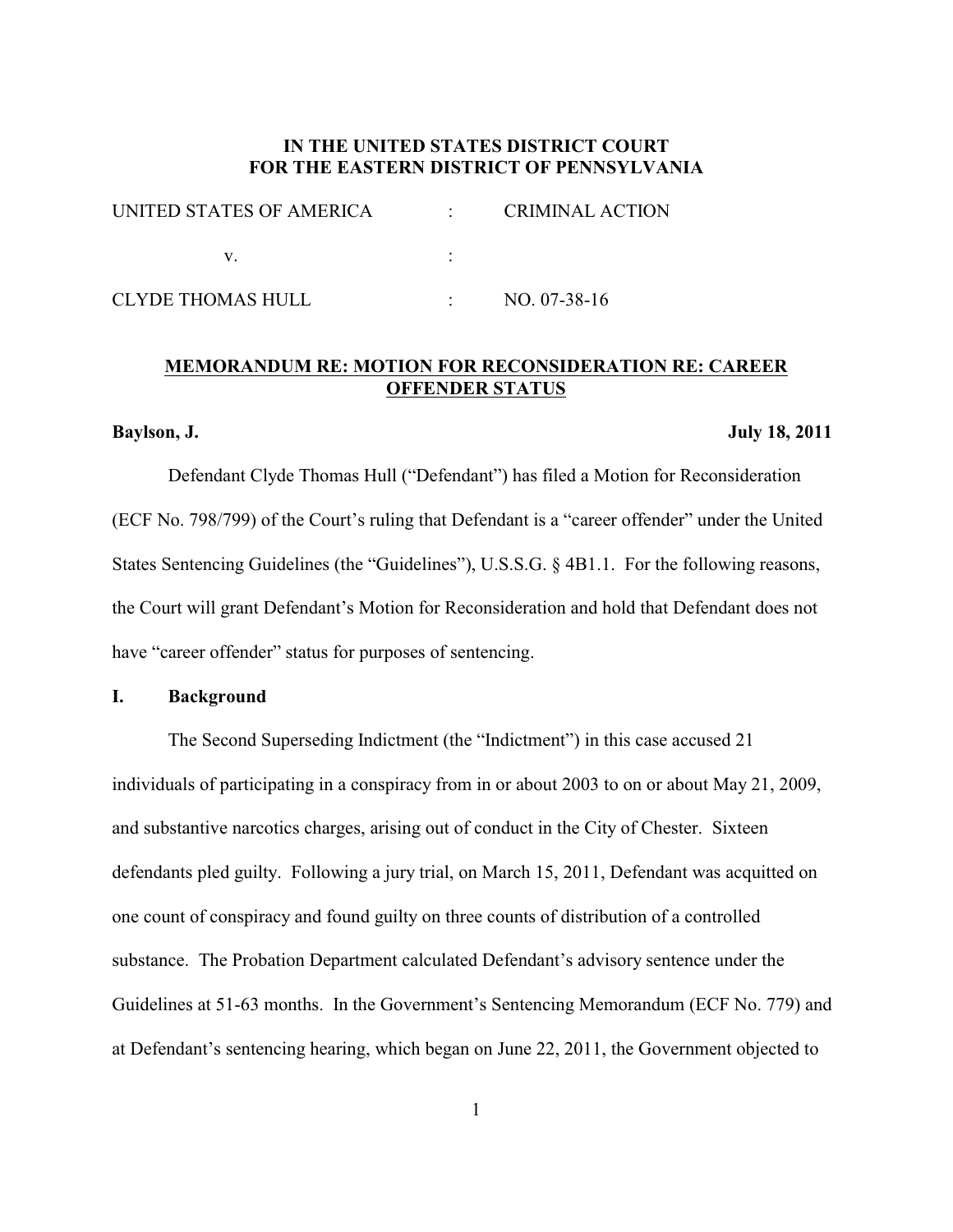the Probation Department's calculation on the basis that Defendant should be classified as a "career offender." A defendant is classified as a career offender under the Guidelines if he satisfies three requirements:

(1) the defendant was at least eighteen years old at the time the defendant committed the instant offense of conviction;

(2) the instant offense of conviction is a felony that is either a crime of violence or a controlled substance offense; and

(3) the defendant has at least two prior felony convictions of either a crime of violence or a controlled substance offense.

U.S.S.G. § 4B1.1(a). The first two requirements are satisfied.

With respect to the third requirement, Defendant has one prior offense, a 2002 felony drug crime conviction in Georgia. The dispute which controls the career offender issue concerns Defendant's 2007 felony drug crime conviction in Delaware County. The presentence report concluded that the 2007 Delaware County drug conviction was not a "prior offense" because the underlying conduct was also an overt act for the conspiracy charged in the Indictment in this case. The Government contended that under United States v. Marrone, 48 F.3d 735, 741 (3d Cir. 1995), it was not relevant whether Defendant's conduct underlying the 2007 state court conviction was related to the instant offenses of conviction. The Court initially agreed with the Government and ruled from the bench at the June 22, 2011 sentencing hearing that Defendant was a career offender.

On July 4, 2011, Defendant filed this Motion for Reconsideration. A second hearing was held on July 7, 2011. The final hearing is scheduled for July 18, 2011.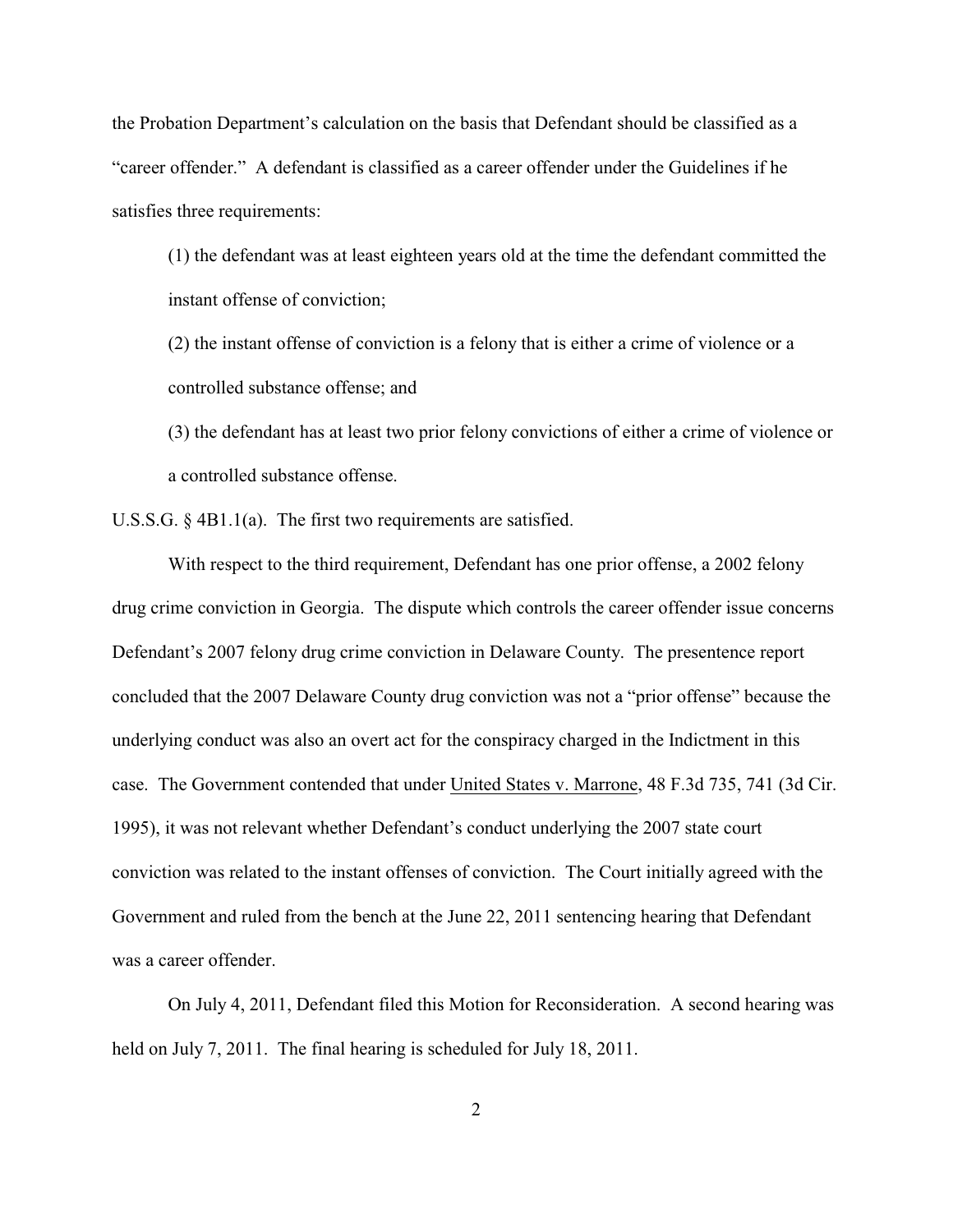### **II. Analysis**

#### **A. The Sentencing Guidelines**

At issue in this case is the interplay between several of the Guidelines concerning "career offender" status and "related offenses." U.S.S.G. § 4B1.2. provides the definition of the term "two prior felony convictions" for purposes of determining career offender status. Application Note 1 to U.S.S.G. § 4B1.1. The term "two prior felony convictions" is defined in relevant part as follows: "(1) the defendant committed the instant offense of conviction subsequent to sustaining at least two felony convictions of either a crime of violence or a controlled substance offense. . . and (2) the sentences for at least two of the aforementioned felony convictions are counted separately under the provisions of  $§4A1.1(a)$ , (b), or (c)." U.S.S.G.  $§4B1.2(c)$ . Additionally, "[t]he provisions of §4A1.2 (Definitions and Instructions for Computing Criminal History) are applicable to the counting of convictions under §4B1.1." Application Note 3 to U.S.S.G. § 4B1.2.

Turning to § 4A1.2, "prior sentence" is defined as "any sentence previously imposed upon adjudication of guilt, whether by guilty plea, trial, or plea of nolo contendere, for conduct not part of the instant offense." U.S.S.G. § 4A1.2(a)(1) (emphasis added). The Application Note 1 to U.S.S.G. § 4A1.2 explains: "Conduct that is part of the instant offense means conduct that is relevant conduct to the instant offense under the provisions of § 1B1.3 (Relevant Conduct)." Finally, under § 1B1.3, offenses are "related" if they are "part of the same course of conduct or common scheme or plan as the offense of conviction." U.S.S.G. § 1B1.3(a)(2); see also Application Note 9(A) to U.S.S.G. § 1B1.3 ("For two or more offenses to constitute part of a common scheme or plan, they must be substantially connected to each other by at least one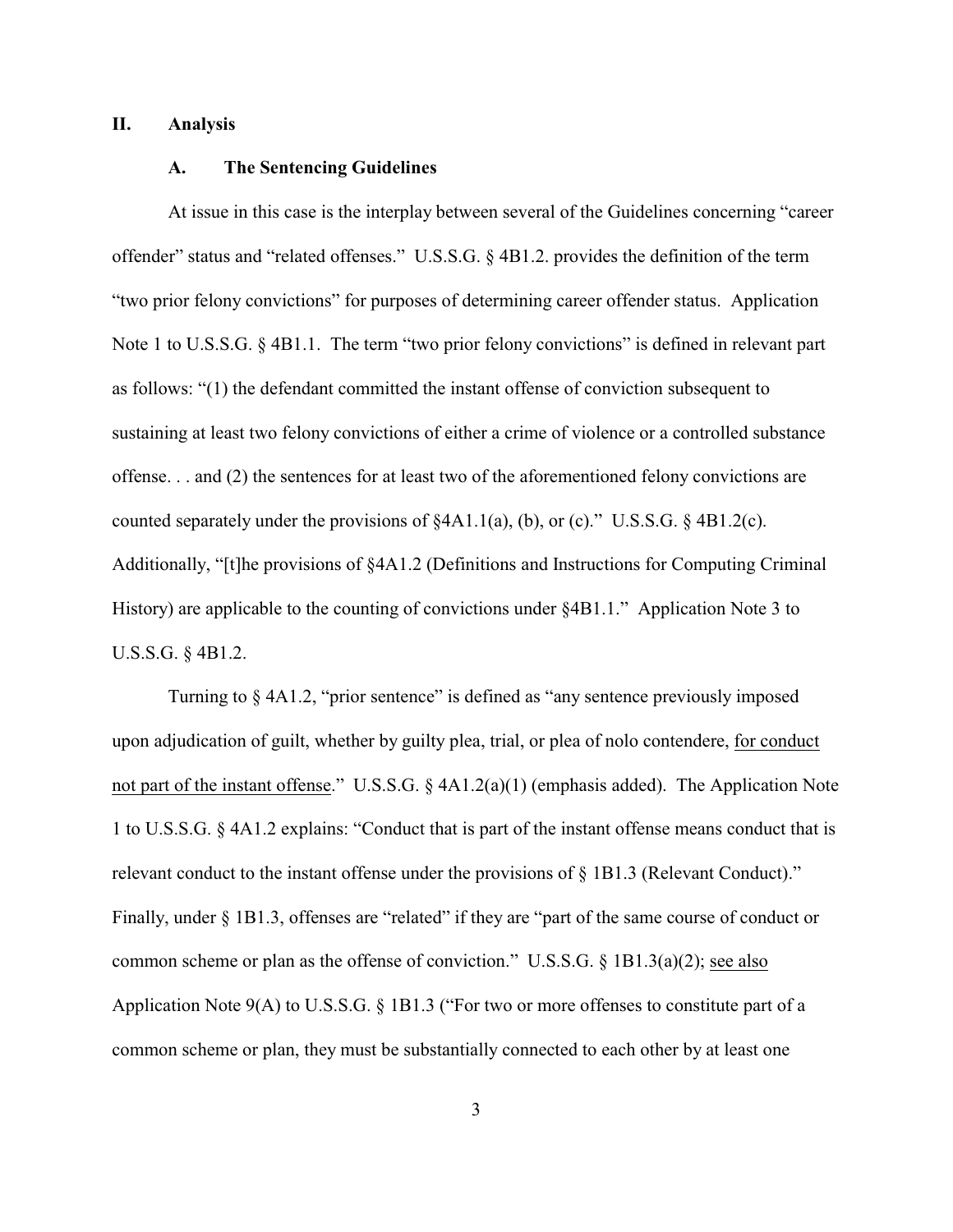common factor, such as common victims, common accomplices, common purpose, or similar modus operandi.").

### **B. United States v. Marrone**

In United States v. Marrone, the defendant appealed his sentence on a conviction for Racketeer Influenced and Corrupt Organizations ("RICO") offenses, contending the district court considered a RICO predicate act as a "prior offense" in determining his career offender status. Marrone, 48 F.3d at 736. Under one of the RICO counts, the Government charged Marrone with a predicate act of arson, for which he was previously convicted and sentenced in state court. Id. at 740. The district court determined that the state conviction for arson was a "prior offense" and classified Marrone as a career offender under U.S.S.G. § 4B1.1. Id. On appeal, Marrone argued that the predicate act was not a "prior conviction" under  $\S$  4B1.1 and  $\S$  4A1.2(a)(1) because the conduct was related to the instant RICO convictions for which he was being sentenced. Id.

The Third Circuit held that under U.S.S.G. § 2E1.1, "a prior conviction for a predicate act can increase a RICO defendant's criminal history score." Id. at 741. Pursuant to Application Note 4 of  $\S 2E1.1$ , the court could consider conduct for which the defendant was previously sentenced as part of a "pattern of racketeering activity." Id.; see also Application Note 4 to  $\S$ 2E1.1 ("Where such previously imposed sentence resulted from a conviction prior to the last overt act of the instant offense, treat as a prior sentence under  $\S 4A1.2(a)(1)$  and not as part of the instant offense."). The Third Circuit rejected Marrone's argument "that the 'two prior felony convictions' referred to in U.S.S.G. § 4B1.1 which are necessary before the defendant is designated as a career offender must be separate from the 'instant offense.'" Marrone, 48 F.3d at 741. Rather, the requirement in § 4B1.2 that sentences for prior felony convictions be "counted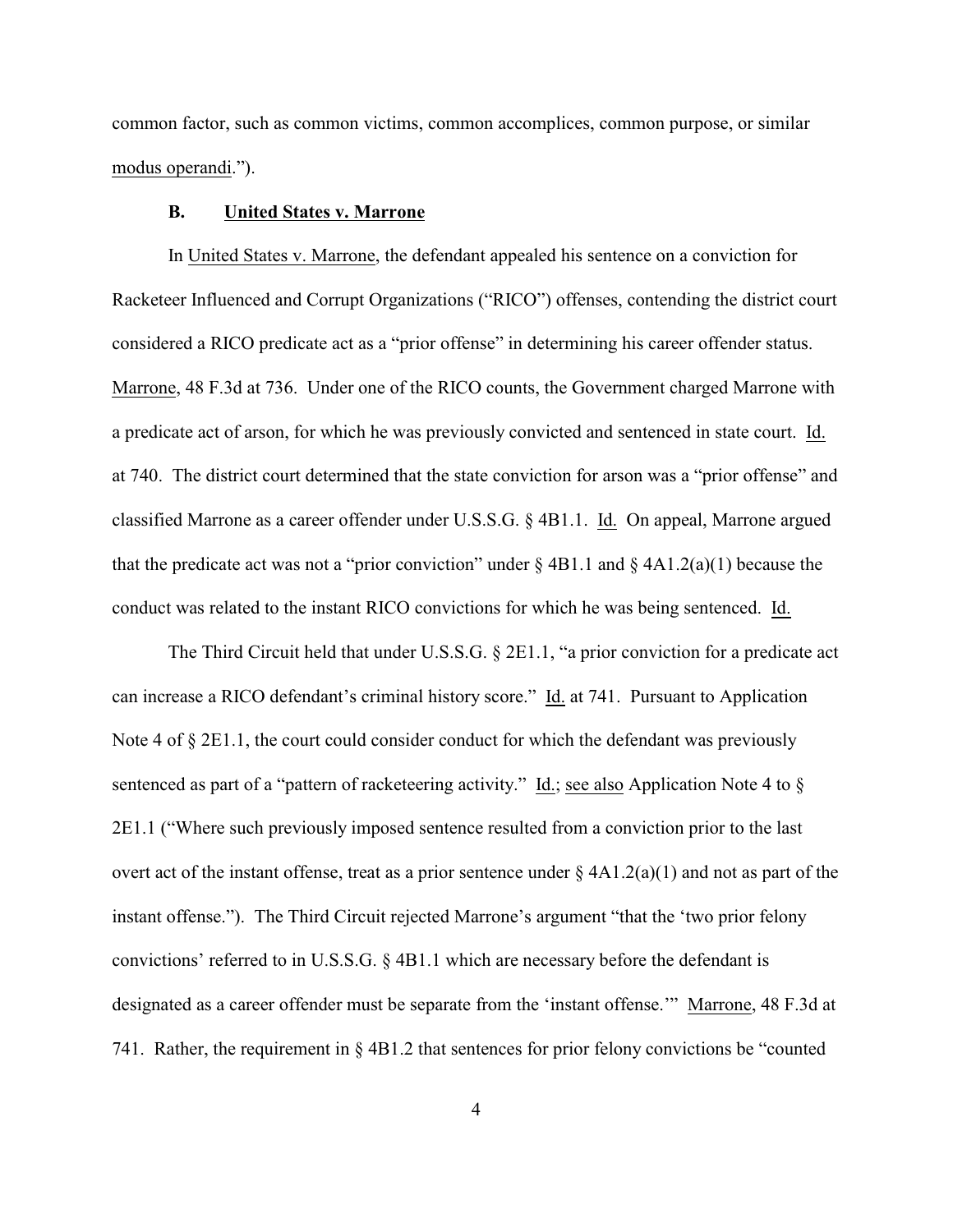separately" meant that "'[t]he two prior convictions must be separate from each other,' not necessarily from the instant offense." Id. (quoting United States v. Belton, 890 F.2d 9, 10-11 (7th Cir. 1989)). There was no dispute that Marrone's two prior convictions were separate from each other. Id.

The Third Circuit adopted the Seventh Circuit's policy rationale in Belton that "classifying a defendant as a career offender because of conduct related to the offense of conviction is consistent with the policy of the career offender guideline," in that the defendant demonstrates his "'unresponsive[ness] to the "specific deterrence" of having been previously convicted.'" Id. (quoting Belton, 890 F.2d at 10). The Third Circuit also rejected Marrone's argument that "the 'instant offense' was not committed subsequent to his arson conviction as required by section 4B1.2(3)," finding that "'continued participation in a conspiracy [or RICO offense] after a felony conviction renders that conviction a prior felony conviction' for purposes of career offender sentencing." Id. (quoting United States v. Elwell, 984 F.2d 1289, 1298 (1st Cir. 1993)). Therefore, the Court affirmed Marrone's career offender status and the resulting sentence. Id.

## **C. United States v. Garecht**

Defendant argues that the Court should follow United States v. Garecht, 183 F.3d 671 (7th Cir. 1999). In Garecht, the district court sentenced the defendant on the offense of conspiracy to distribute marijuana as a career offender, based on Garecht's previous convictions of battery and cocaine distribution. Id. at 672. On appeal, Garecht argued that the marijuana and cocaine convictions arose out of the same conspiracy, and therefore the cocaine conviction did not count as a "prior felony conviction." Id. at 673. The Seventh Circuit agreed with Garecht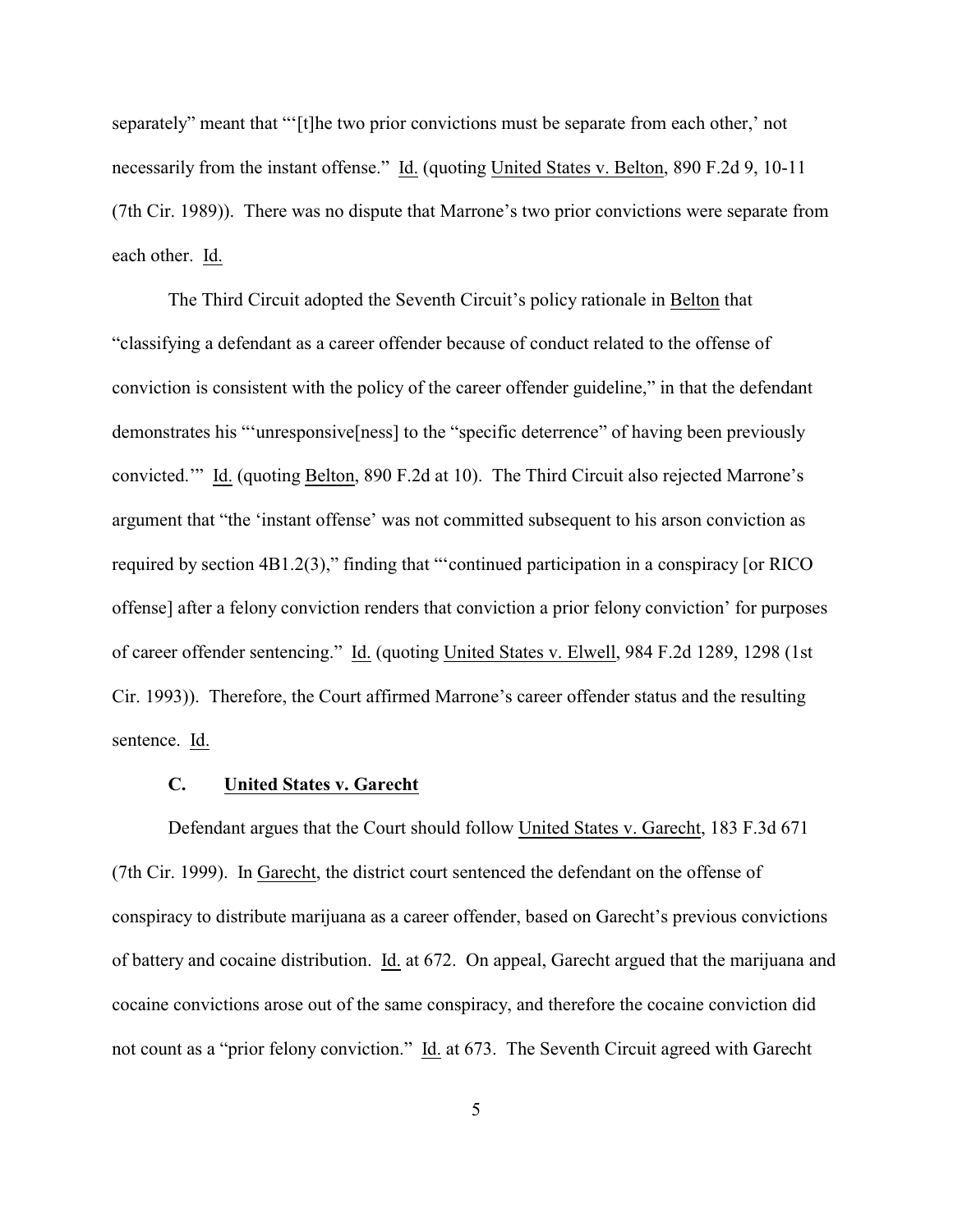and remanded for resentencing. Id.

First, the Seventh Circuit held that Garecht's cocaine offense was part of the common scheme or plan alleged in the indictment, and thus was related to the marijuana offense. Id. at 674. Second, the Court held that a "prior, related conviction could not serve as a prior felony conviction" under § 4B1.2. Id. at 675. The Garecht court distinguished an earlier Seventh Circuit case, United States v. Belton, 890 F.2d 9 (7th Cir. 1989), which held that a prior state conviction for conduct that was part of the instant offense was a "prior conviction" for purposes for career offender guideline. Belton, 890 F.2d at 10-11. At the time Belton was decided, "§ 4A1.2(a) was not included as one of the sections applicable to the counting of convictions." Garecht, 183 F.3d at 675; see also Belton, 890 F.2d at 11 ("If Belton were being sentenced under Part A of Chapter 4, the California conviction and sentence would not be a part of his criminal history usable to enhance his sentence."). In light of a revision to Application Note 3 to U.S.S.G.  $\S$  4B1.2, which made applicable the provisions of  $\S$  4A1.2 to  $\S$  4B1.1, the Seventh Circuit held that the district court erred by counting the cocaine conviction as a prior offense for career offender status. Garecht, 183 F.3d at 678.<sup>1</sup>

Dissenting in Garecht, Judge Easterbrook characterized Belton as holding "that for purposes of  $\S$  4B1.2(c)(2) the right question is whether the prior offenses are separate from each other," what he called "horizontal separateness." Garecht, 183 F.3d at 679 (Easterbook, J., dissenting). Judge Easterbrook criticized the majority in Garecht for evaluating not only "horizontal separateness" of the prior convictions but also "vertical separateness" of the prior

<sup>&</sup>lt;sup>1</sup> Amendment 268, which modified Application Note 3 (previously Note 4) to U.S.S.G.  $\S$ 4B1.2, became effective on November 1, 1989. Garecht, 183 F.3d at 675. Belton was argued on September 20, 1989, and decided on November 20, 1989.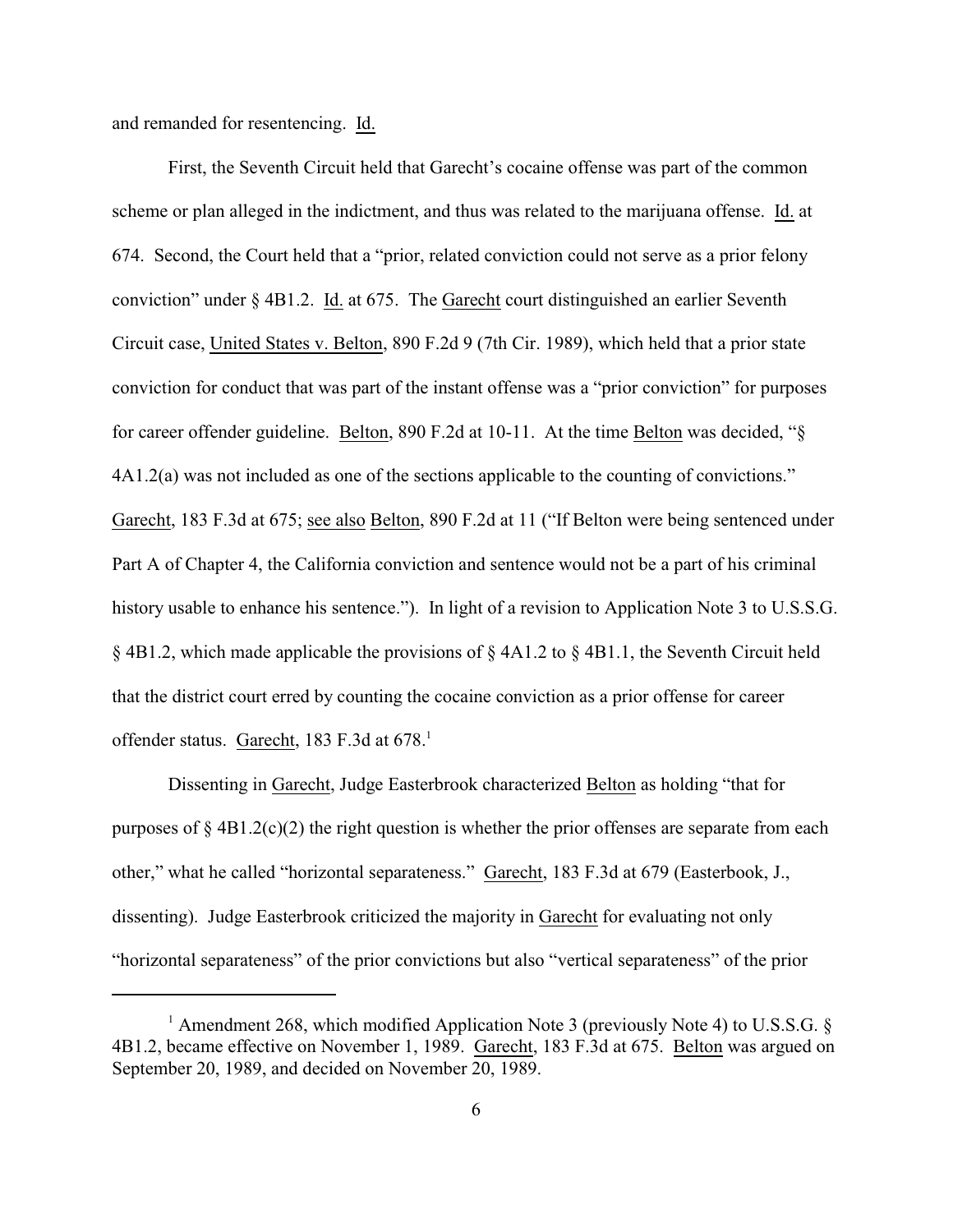convictions from the instant offense. Id. Judge Easterbrook found § 4A1.2 applied to career offender status even at the time of the Belton decision, and disagreed with the majority that the modifications to Application Note 3 distinguished the cases. Id. at 680. Judge Easterbrook found it was "untenable to assert that Amendment 268 for the first time made § 4A1.2 applicable to relatedness decisions under § 4B1.2." Id. at 681.

## **D. Application**

At Defendant's June 22, 2011 sentencing hearing, the Court acknowledged that Marrone addressed sentencing for a RICO offense, not a conspiracy to distribute and possess illegal drugs. However, the Court found that Marrone applied because of the similarity in structure between charging a RICO offense with predicate acts, and charging a conspiracy offense with overt acts. The Court concluded that it was bound to apply Marrone because the Third Circuit had not explicitly limited Marrone to the RICO context.

Upon further review, the Court believes its determination that Marrone controls this case was mistaken.  $\S 2E1.1$ , the exception to the requirement under  $\S 4A1.2(a)(1)$  that a prior sentence must be "for conduct not part of the instant offense," explicitly addresses RICO offenses only. The Guidelines do not contemplate that the exception for RICO cases will be applied to other offenses. See United States v. Gross, 199 F. App'x 219, 244 (4th Cir. 2006) (non-precedential) ("RICO claims. . . present an exception to this general rule" that "where a defendant has prior convictions that were based on conduct that later forms the basis of a federal conviction, such prior convictions cannot be used for a career offender enhancement because of the relatedness of the underlying conduct," pursuant to  $\S$  2E1.1).

The Court has concluded that Defendant has the better argument and that Garecht should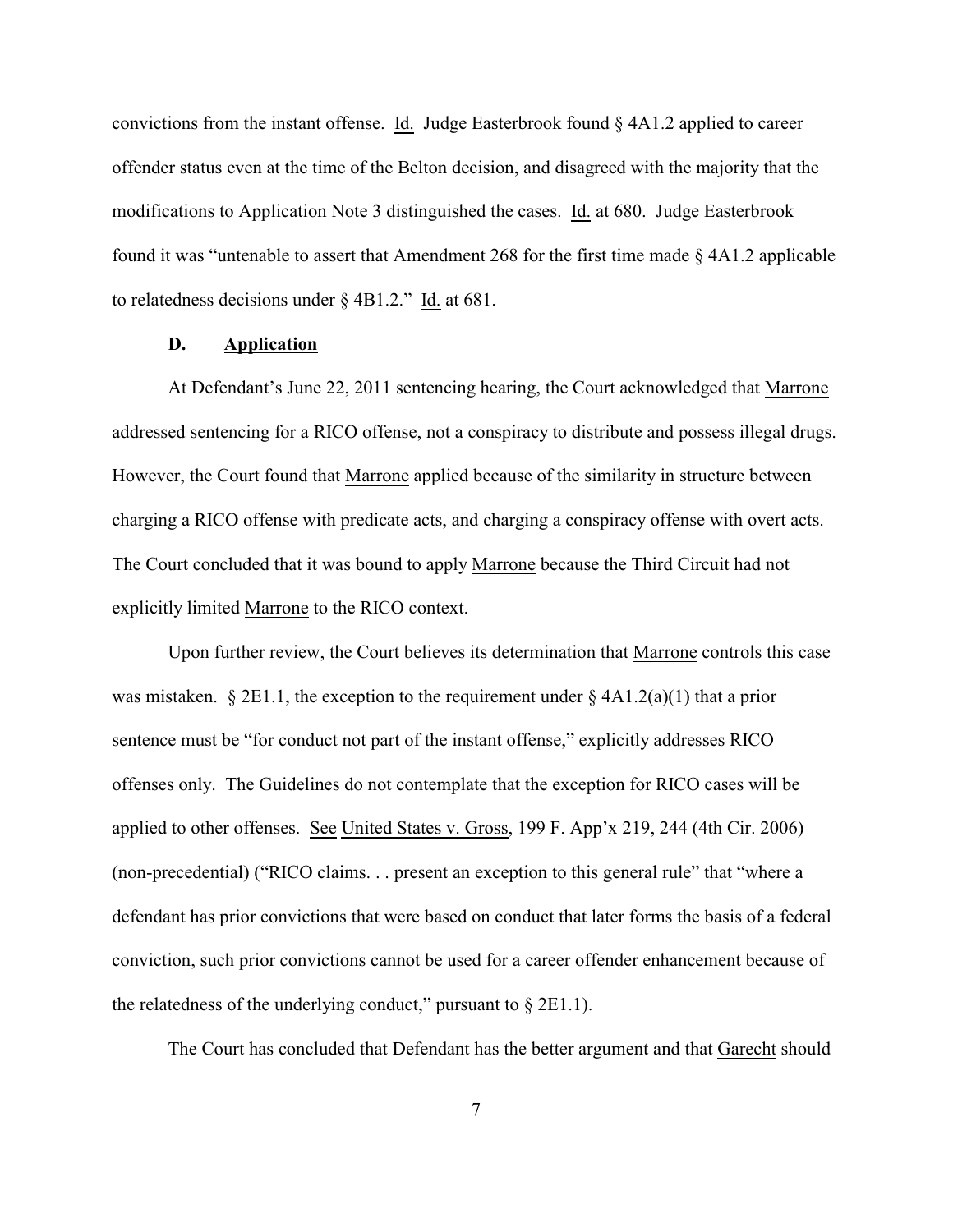be followed in this case. The Court appreciates the distinction that Judge Easterbrook drew in his dissent as to whether  $\S 4B1.2(c)(2)$  requires horizontal separateness of the prior offenses, and/or vertical separateness of the prior offense and the instant offense. However, this distinction does not make a difference to the outcome of this case. This Court, like the Garecht majority, finds that both  $\S$  4A1.2 and  $\S$  4B1.2(c)(2) are relevant to determining career status. Whereas  $\S 4A1.2$  requires that the "prior sentence" must be "for conduct not part of the instant offense" (vertical separateness),  $\S$  4B1.2(c)(2) requires that the two prior convictions be "counted separately" from each other (horizontal separateness).

Here, Defendant's 2002 conviction in Georgia and his 2007 conviction in Delaware County are horizontally separate from each other. However, the 2007 drug crime conviction is not vertically separate from the instant controlled substance offenses. The offenses are related because the conduct in the 2007 conviction was alleged to be part of the common plan or scheme in the Indictment on which Defendant was tried in this Court. See Application Note 1 to  $\S 4A1.2$ (incorporating the definition of related offenses from § 1B1.3). Indeed, the Government acknowledged the related nature of the offenses by charging the underlying conduct for the state conviction as an overt act for the conspiracy in the Indictment. Defendant's acquittal on the conspiracy charge does not negate the relatedness of the prior drug conviction to the instant drug conviction. The Government's position is inconsistent. The Government cannot allege the conduct underlying the 2007 conviction is an overt act in the Indictment but then deny it is a "related offense" for sentencing purposes. Therefore, the 2007 Delaware County conviction does

8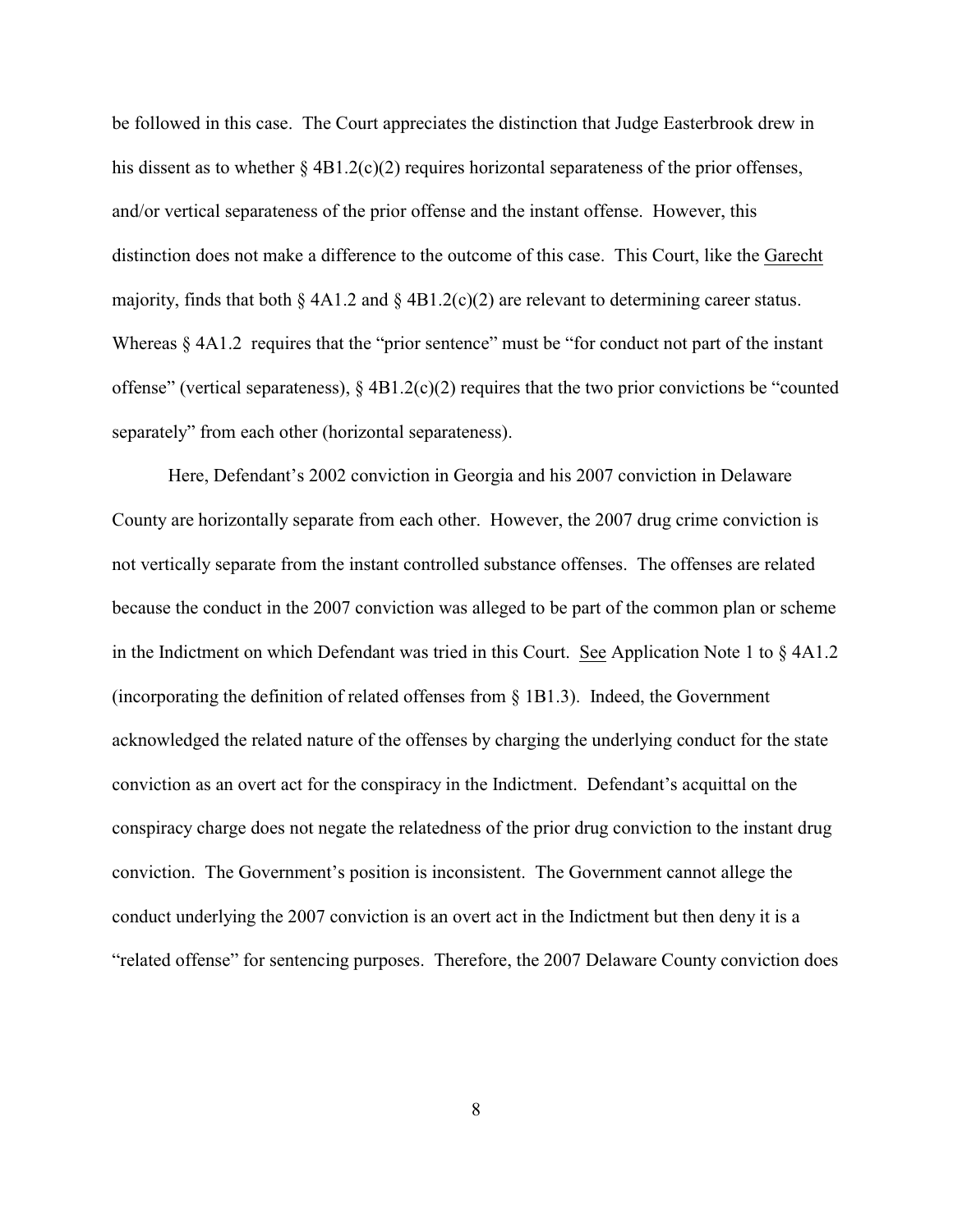not count as a prior conviction for purposes of determining career offender status under  $\S 4B1.1$ .<sup>2</sup>

#### **III. Conclusion**

For the above reasons, Defendant's Motion for Reconsideration is granted. The Court rules that Defendant is not a "career offender" under the Guidelines. An appropriate Order follows.

<sup>&</sup>lt;sup>2</sup> Although the Court finds that the Guidelines calculation in this case is complex, rather than ambiguous, in the event a reviewing court would find an ambiguity in the Guidelines, it is appropriate to apply the rule of lenity and resolve the ambiguity in Defendant's favor. "The rule of lenity provides that 'when ambiguity in a criminal statute cannot be clarified by either its legislative history or inferences drawn from the overall statutory scheme, the ambiguity is resolved in favor of the defendant.'" United States v. Flemming, 617 F.3d 252, 269 (3d Cir. 2010) (quoting United States v. Pollen, 978 F.2d 78, 85 (3d Cir. 1992)). The ambiguity or uncertainty must be "'grievous'" to apply the rule. Id. at 270 (quoting Muscarello v. United States, 524 U.S. 125, 138-39 (1998)). In the face of such an ambiguity, the rule of lenity prevents a defendant from receiving a significantly lengthier sentence under the Guidelines. Id. at 269 (citing United States v. Fenton, 309 F.3d 825, 828 n.3 (3d Cir. 2002)). Here, given the enormous disparity between Defendant's advisory Guidelines sentence as a career offender compared to the Guidelines otherwise applicable, the rule of lenity calls for resolving the ambiguity in his favor.